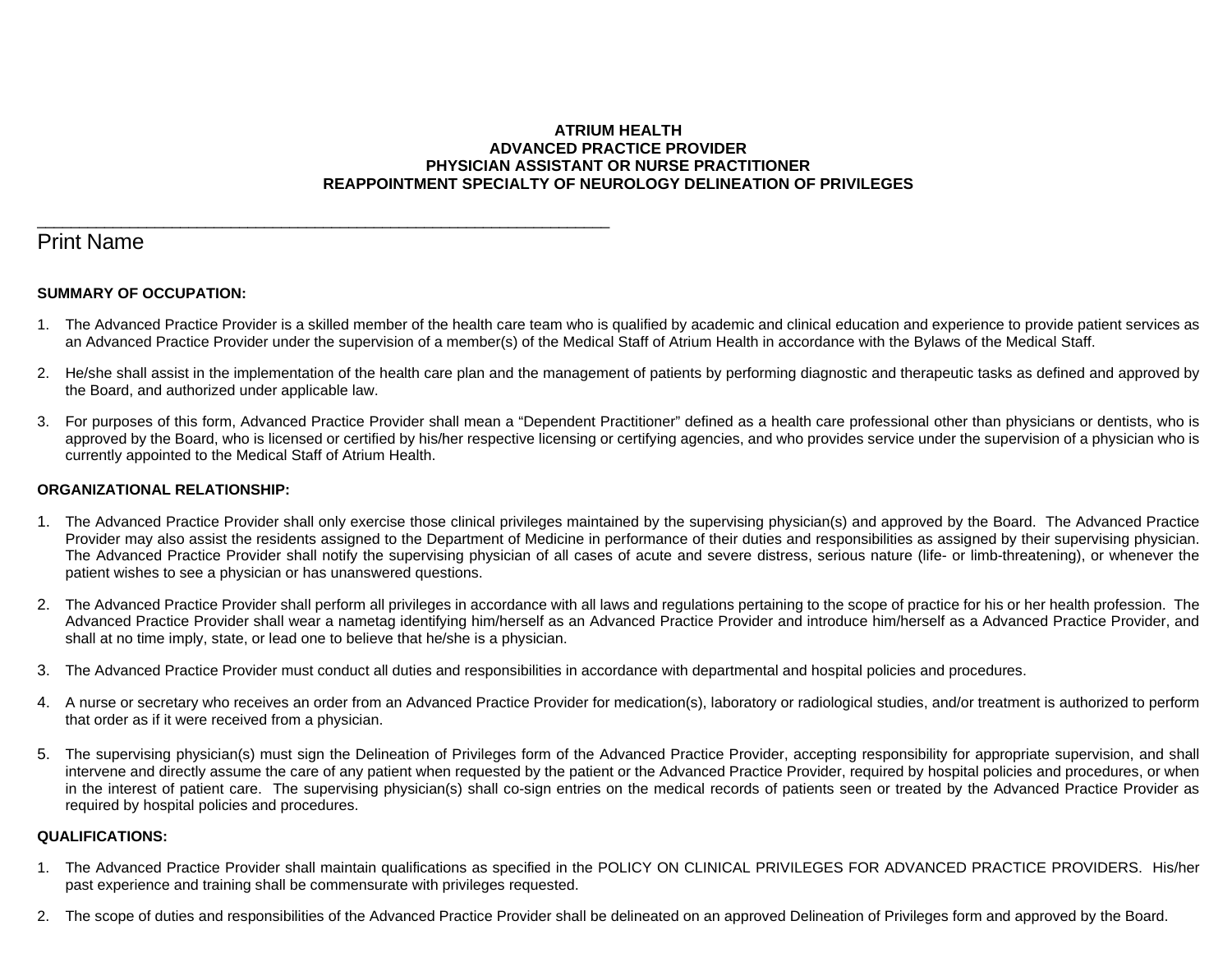#### **QUALIFICATIONS - continued:**

- 3. The Supervising Physician shall delegate only tasks and procedures to his or her Advanced Practice Provider which are within or contemplated by the clinical privileges granted to the Supervising Physician by the Medical Executive Committee and the Board of Commissioners and which the Advanced Practice Provider has been approved to perform. It is understood that the supervision of an Advanced Practice Provider shall never be transferred to a physician who is not currently a fully appointed member of Atrium Health Medical Staff.
- 4. If the Medical Staff appointment or Clinical Privileges of the Sponsoring Physician are resigned, revoked or terminated, the Advanced Practice Provider's permission to practice shall automatically terminate and his or her clinical privileges shall be automatically relinquished.

#### **SUPERVISION:**

Except where the Delineation of Privileges form provides for Personal Supervision or Proximate Supervision, General Supervision (as defined below) will be required for all tasks and procedures performed by the Advanced Practice Provider.

- 1. "General Supervision" shall mean the procedure is furnished under the supervising physician's overall direction and control, but the physician is not required to be present during the procedure. General Supervision requires the performance of tasks and procedures in a manner that is consistent with state law, the applicable standard of care, Medical Staff Bylaws and hospital policies and procedures, but does not require Personal Supervision or Proximate Supervision, as those terms are defined below.
- 2. "Proximate Supervision for these procedures" shall mean the physical presence of a sponsoring/supervising physician in the hospital, in close proximity and immediately available to furnish assistance and direction to the Advanced Practice Provider as needed.
- 3. "Personal Supervision" shall mean the physical presence of a sponsoring/supervising physician in the room with the Advanced Practice Provider during the performance of a procedure.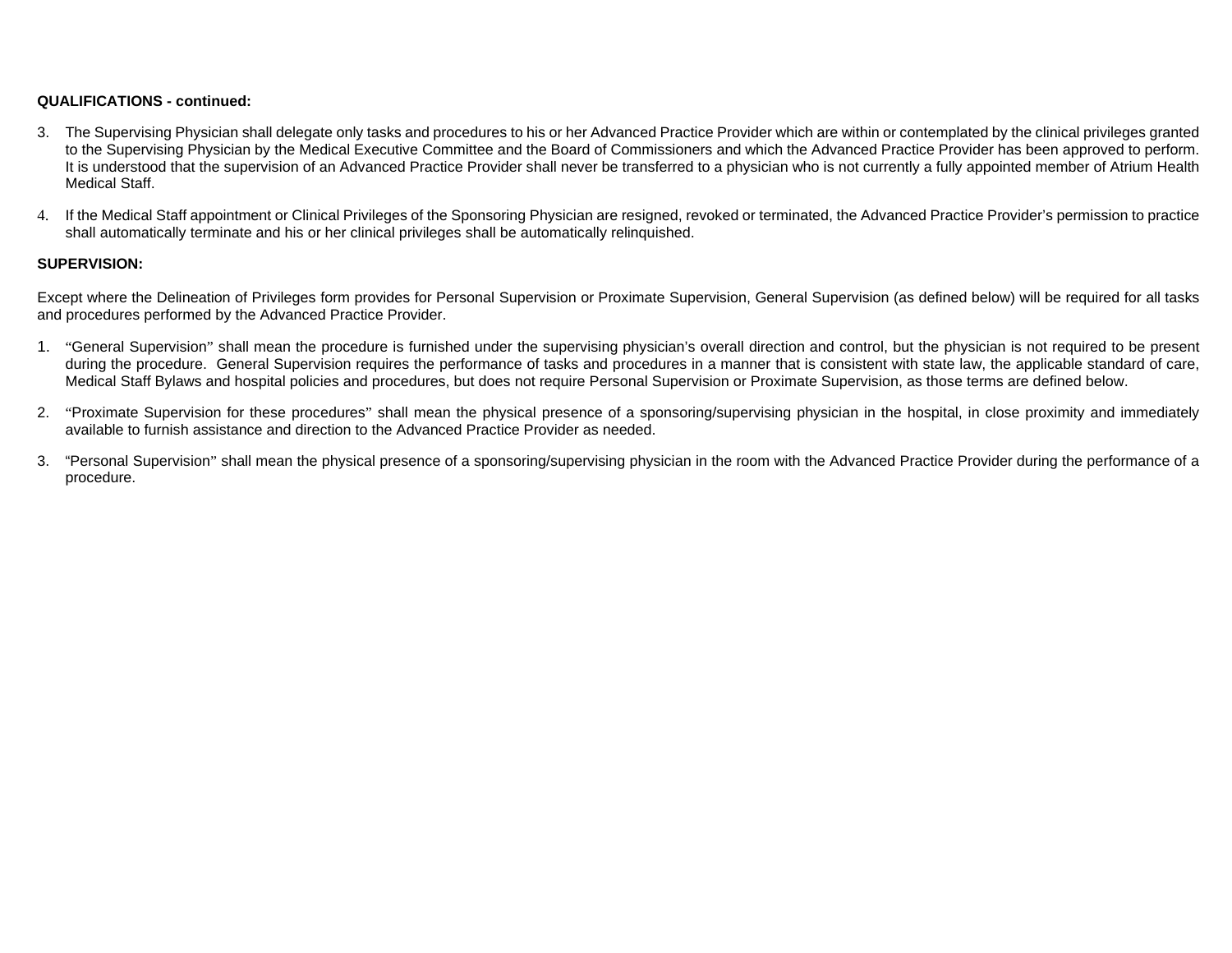#### **ATRIUM HEALTH REAPPOINTMENT DELINEATION OF PRIVILEGES FORM ADVANCED PRACTICE PROVIDER NEUROLOGY**

# **NOTE: "CORE" privileges cannot be amended or altered in any way. \*SPECIAL PRIVILEGES (SEE QUALIFICATIONS AND/OR SPECIFIC CRITERIA)**

Advanced Practice Providers must apply for "CORE" privileges in order to be eligible for special procedure clinical privileges at any facility within Atrium Health.

**\* SPECIAL PRIVILEGES WITH QUALIFICATIONS AND/OR SPECIFIC CRITERIA - PROVIDE THE NUMBER OF PROCEDURES PERFORMED WITHIN THE PAST TWO YEARS AND FACILITY WHERE THE PROCEDURES WERE PERFORMED.**

| <b>CMC</b> | <b>Pineville</b> | University<br>City | CR | Lincoln | <b>Cabarrus</b> | Union | Stanly | Anson | <b>Cleveland</b> |          | <b>TELEMEDICINE PRIVILEGES FOR</b><br><b>ADVANCED PRACTICE PROVIDERS</b>                                                                                                                                                                                                                                                                                                                                                                                                                                                                                               |
|------------|------------------|--------------------|----|---------|-----------------|-------|--------|-------|------------------|----------|------------------------------------------------------------------------------------------------------------------------------------------------------------------------------------------------------------------------------------------------------------------------------------------------------------------------------------------------------------------------------------------------------------------------------------------------------------------------------------------------------------------------------------------------------------------------|
|            |                  |                    |    |         | N/A             | N/A   | N/A    |       |                  | CAHP-TEL | Telemedicine privileges are defined as privileges for the<br>use of electronic communication or other communication<br>technologies' to provide care, treatment, and services<br>consistent with neurology practice, including the<br>performance of physical examinations, diagnosing<br>conditions, the development of treatment plans, health<br>counseling, for patients within the age group of patients<br>seen by the sponsoring physician(s).<br>PLEASE NOTE: Telemedicine activities require prior<br>approval from the Facility Medical Executive Committee. |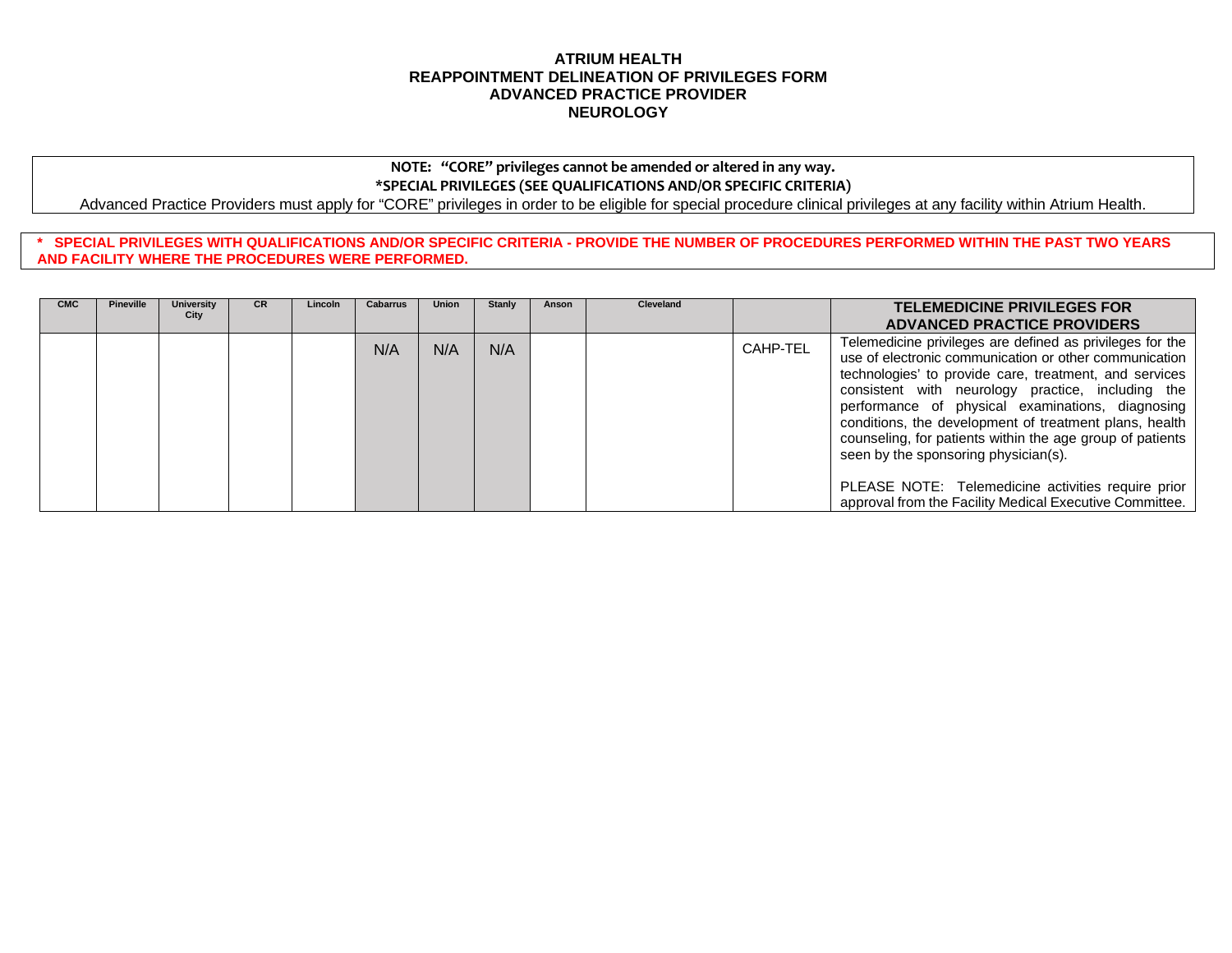Atrium Health Advanced Practice Provider Physician Assistant or Nurse Practitioner Specialty of Neurology Page 4

| <b>CMC</b> | <b>Pineville</b> | <b>University</b><br>City | CR. | Lincoln | Cabarrus | Union | Stanly | Anson | Cleveland |            | NEUROLOGY CORE PRIVILEGES                                                                                                                                                                                                                                                                                                                                                                                                                                          |
|------------|------------------|---------------------------|-----|---------|----------|-------|--------|-------|-----------|------------|--------------------------------------------------------------------------------------------------------------------------------------------------------------------------------------------------------------------------------------------------------------------------------------------------------------------------------------------------------------------------------------------------------------------------------------------------------------------|
|            |                  |                           |     |         |          |       |        |       |           | CAHP-NEU-1 | Provide care, treatment, and services consistent with<br>neurology practice, including the performance of<br>physical examinations, diagnosing conditions, the<br>development of treatment plans, health counseling, for<br>patients within the age group of patients seen by the<br>sponsoring physician(s). The Advanced Practice<br>Provider may not admit patients to the hospital but<br>may initiate/place orders on behalf of the supervising<br>physician. |
|            |                  |                           |     |         |          |       |        |       |           |            | The Asherent Barriers Barriers on the result of the communities of a control of a follower distribution between the colombial and a second community of the community of the community of the community of the community of th                                                                                                                                                                                                                                     |

The Advanced Practice Provider may, in consultation with the supervising physician, perform the following duties: Initiate/place orders on behalf of the supervising physician; initiate referral to appropriate physician; make daily rounds on hospitalized patients with or at the direction of the supervising physician; obtain and record medical/social history and perform physical examinations including rectal and genitor-urinary examinations as indicated; order diagnostic testing and therapeutic modalities; record progress notes; lumbar puncture.

| <b>CMC</b> | Pineville | <b>University City</b> | CR. | Lincoln | <b>Cabarrus</b> | Union | Stanly | Anson | <b>Cleveland</b> |            | <b>CRITICAL CARE NEUROLOGY CORE PRIVILEGES</b>                                                                                                                                                                                                                                                                                                                                                                                                                                                           |
|------------|-----------|------------------------|-----|---------|-----------------|-------|--------|-------|------------------|------------|----------------------------------------------------------------------------------------------------------------------------------------------------------------------------------------------------------------------------------------------------------------------------------------------------------------------------------------------------------------------------------------------------------------------------------------------------------------------------------------------------------|
|            |           |                        | N/A |         |                 |       |        |       |                  | CAHP-NEU-2 | Management of care including risk appraisal,<br>interpretation of diagnostic tests, providing treatment<br>for patients with complex needs who are critically ill<br>within the age group of patients seen by the sponsoring<br>physician(s) (inclusive of neurological or<br>postneurosurgical, postsurgical, postcardiac/thoracic<br>surgical care). The Advanced Practice Provider may not<br>admit patients to the hospital but may initiate/place<br>orders on behalf of the supervising physician. |

The Advanced Practice Provider may, in consultation with the supervising physician, perform the following duties: initiate/place admission, transfer and discharge orders on behalf of the supervising physician; Perform history and physical examinations on new admissions or consultations at the direction of the supervising physician; make daily rounds on hospitalized patients with or at the direction of the supervising physician; obtain and record medical/social history and perform physical examinations including rectal and genitourinary examinations as indicated; record progress notes; document discharge and transfer summaries; order and interpret electrocardiograms with second reading by the supervising physician; order and perform initial interpretations of radiographic exam with second reading by the supervising physician and/or radiologist; may order diagnostic testing and therapeutic modalities; including laboratory tests, blood and blood product administration, medications, treatments, ventilator management, IV fluids and electrolytes; perform endotracheal extubation; may remove chest tubes; perform tracheal tube changes, downsizing or decannulation; perform local infiltration of anesthetic solutions; order topical anesthesia; perform wound debridement and general care for superficial wounds and minor superficial surgical procedures; perform incision and drainage of superficial abscesses with and without packing; peg tube replacement-mature tract; emergent management of acute cardiopulmonary arrest following Advanced Cardiac Life Support (ACLS) in accordance with current certification; initiate referral to appropriate physician; lumbar puncture.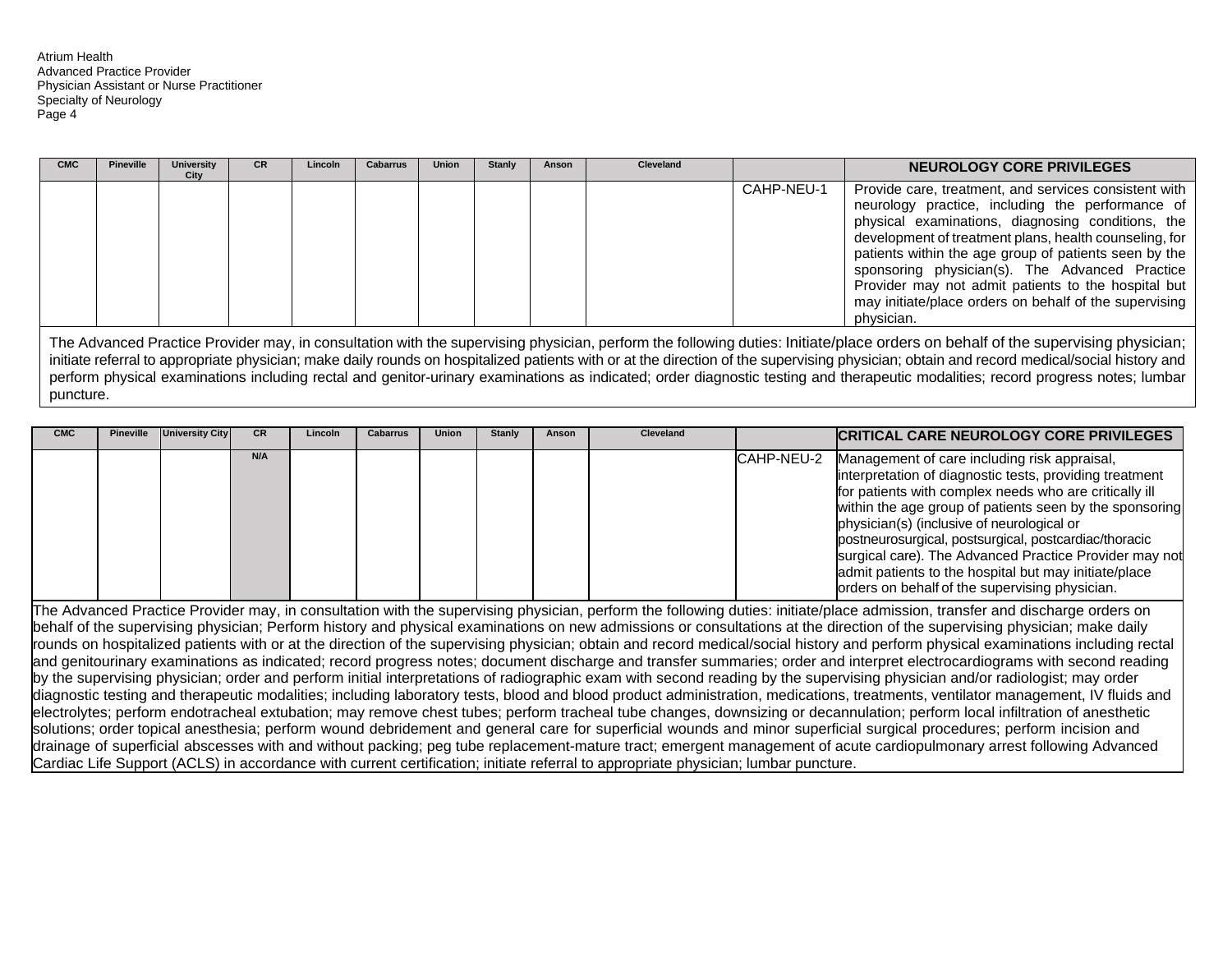| <b>CMC</b> | Pine. | Univ. | <b>CR</b> | Lin. | <b>CAB</b> | Union | <b>Stanly</b> | Anson | Cleveland | <b>SPECIAL PROCEDURES</b><br>Must apply for and maintain Critical Care Neurology Core Privileges |                                                                                    |                                                    |                                                                    |          |
|------------|-------|-------|-----------|------|------------|-------|---------------|-------|-----------|--------------------------------------------------------------------------------------------------|------------------------------------------------------------------------------------|----------------------------------------------------|--------------------------------------------------------------------|----------|
|            |       |       |           |      |            |       |               |       |           |                                                                                                  | PROXIMATE SUPERVISION<br><b>REQUIRED</b>                                           | <b>Minimum</b><br><b>Number</b><br><b>Required</b> | <b>Number</b><br>Performed<br><b>Within The</b><br>Past 2<br>Years | Location |
|            |       |       | N/A       |      |            |       |               |       |           | CAHP-NEU-2(a)*                                                                                   | Insertion of Chest<br>Tubes                                                        | 10                                                 |                                                                    |          |
|            |       |       | N/A       |      |            |       |               |       |           | CAHP-NEU-2(b)*                                                                                   | Insertion of Central<br><b>Venous Catheters</b><br>(Subclavian)                    | 10                                                 |                                                                    |          |
|            |       |       | N/A       |      |            |       |               |       |           | CAHP-NEU-2(c)*                                                                                   | Peripherally<br><b>Inserted Central</b><br><b>Venous Catheters</b><br>(PICC) Lines | 15                                                 |                                                                    |          |
|            |       |       | N/A       |      |            |       |               |       |           | CAHP-NEU-2(d)*                                                                                   | Insertion of<br><b>Pulmonary Artery</b><br>Catheters                               | 10                                                 |                                                                    |          |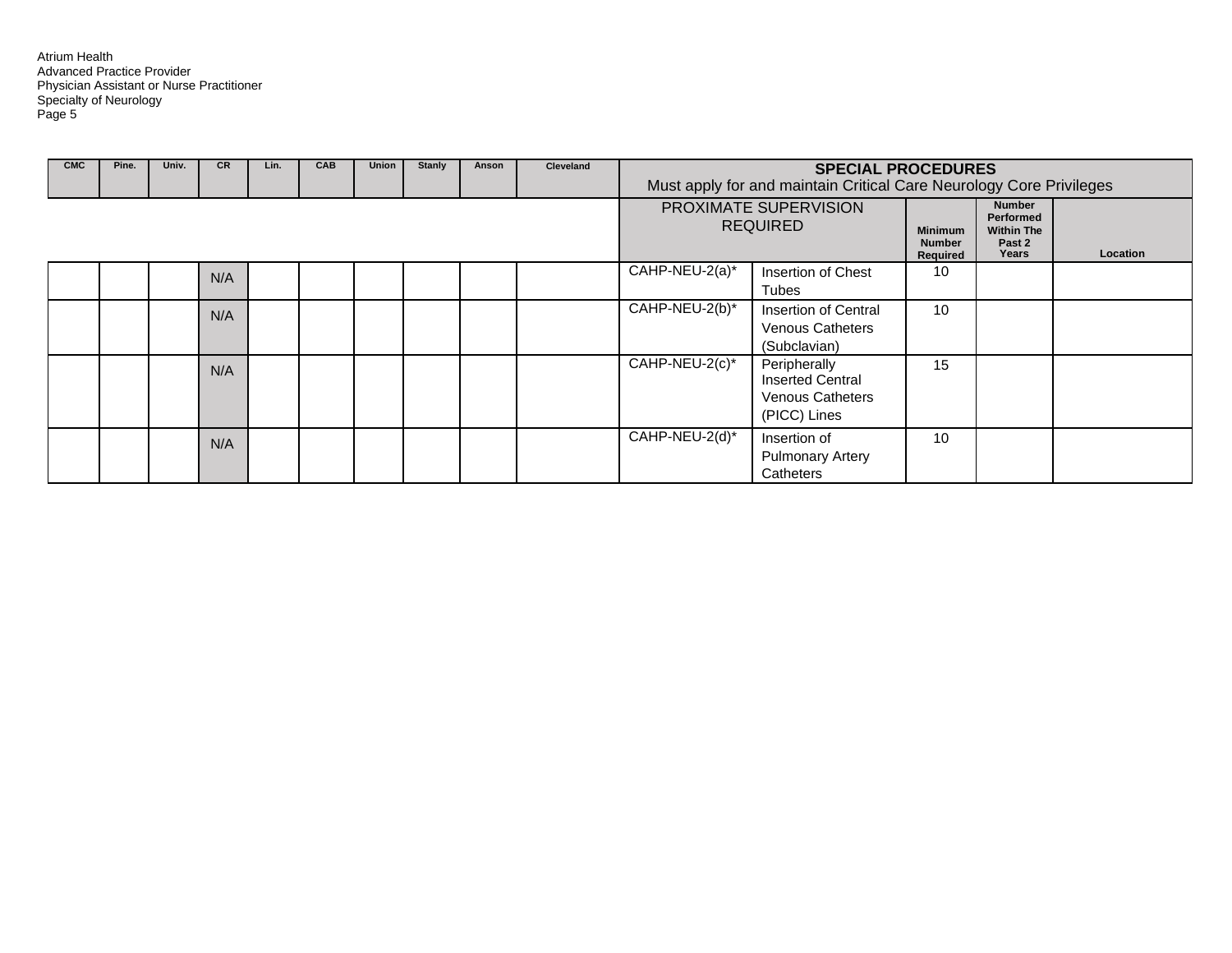| Pine. | Univ. | <b>CR</b> | Lin. | CA<br>B | <b>Union</b> | Stanly | Anson | Cleveland | <b>SPECIAL PROCEDURES</b><br>Must apply for and maintain Critical Care Neurology Core Privileges |                                                                                                            |                                                    |                                                                           |          |
|-------|-------|-----------|------|---------|--------------|--------|-------|-----------|--------------------------------------------------------------------------------------------------|------------------------------------------------------------------------------------------------------------|----------------------------------------------------|---------------------------------------------------------------------------|----------|
|       |       |           |      |         |              |        |       |           |                                                                                                  | PROXIMATE SUPERVISION REQUIRED                                                                             | <b>Minimum</b><br><b>Number</b><br><b>Required</b> | <b>Number</b><br><b>Performed</b><br><b>Within The</b><br>Past 2<br>Years | Location |
|       |       | N/A       |      |         |              |        |       |           | CAHP-NEU-<br>$2(e)^*$                                                                            | Intra-aortic balloon pump<br>removal                                                                       | 5                                                  |                                                                           |          |
|       |       |           |      |         |              |        |       |           |                                                                                                  | PERSONAL SUPERVISION REQUIRED                                                                              | <b>Minimum</b><br><b>Number</b><br><b>Required</b> | <b>Number</b><br><b>Performed</b><br><b>Within The</b><br>Past 2<br>Years | Location |
|       |       | N/A       |      |         |              |        |       |           | CAHP-NEU-2(f)*                                                                                   | Fiberoptic Bronchoscopy in<br>the intubated patient for<br>removal of secretions<br>diagnosis of pneumonia | 10                                                 |                                                                           |          |
|       |       |           |      |         |              |        |       |           |                                                                                                  | **GENERAL SUPERVISION REQUIRED                                                                             | <b>Minimum</b><br><b>Number</b><br><b>Required</b> | <b>Number</b><br>Performed<br><b>Within The</b><br>Past 2<br>Years        | Location |
|       |       | N/A       |      |         |              |        |       |           | CAHP-NEU-<br>$s(g)^*$                                                                            | Urgent Endotracheal Intubation                                                                             | 10                                                 |                                                                           |          |
|       |       | N/A       |      |         |              |        |       |           | CAHP-NEU-<br>$2(h)^*$                                                                            | Thoracentesis                                                                                              | 10                                                 |                                                                           |          |
|       |       | N/A       |      |         |              |        |       |           | CAHP-NEU-<br>$s(i)^*$                                                                            | Paracentesis                                                                                               | 10                                                 |                                                                           |          |
|       |       | N/A       |      |         |              |        |       |           | CAHP-NEU-<br>$2(j)^*$                                                                            | Insertion of Percutaneous<br><b>Arterial Lines</b>                                                         | 15                                                 |                                                                           |          |
|       |       | N/A       |      |         |              |        |       |           | CAHP-NEU-<br>$2(k)^{*}$                                                                          | <b>Insertion of Central Venous</b><br>Catheters (Femoral/Internal<br>Jugular)                              | 15                                                 |                                                                           |          |

Maintenance Criteria for Continued Privileges (CAHP-NEU-2) General Supervision Special Procedures\*\*:

The Practitioner must provide documentation of current clinical competence and performance of a minimum number of procedures over a two (2) year period based on results of ongoing professional practice evaluation and outcomes to be eligible to reapply for privileges. This will be reviewed at the time of reappointment.

Practitioners who would like to continue to hold privileges but who are not able to document the minimal number of cases will be requested to voluntarily withdraw their request for such clinical privileges.

- Insertion of Central Venous Catheters (Femoral/Internal Jugular) 10
- Paracentesis 5
- Percutaneous Arterial Lines (radial femoral) 5
- Thoracentesis 5
- **•** Urgent Endotracheal Intubation 10

\*\*maximum of 50% performed in the approved simulation laboratory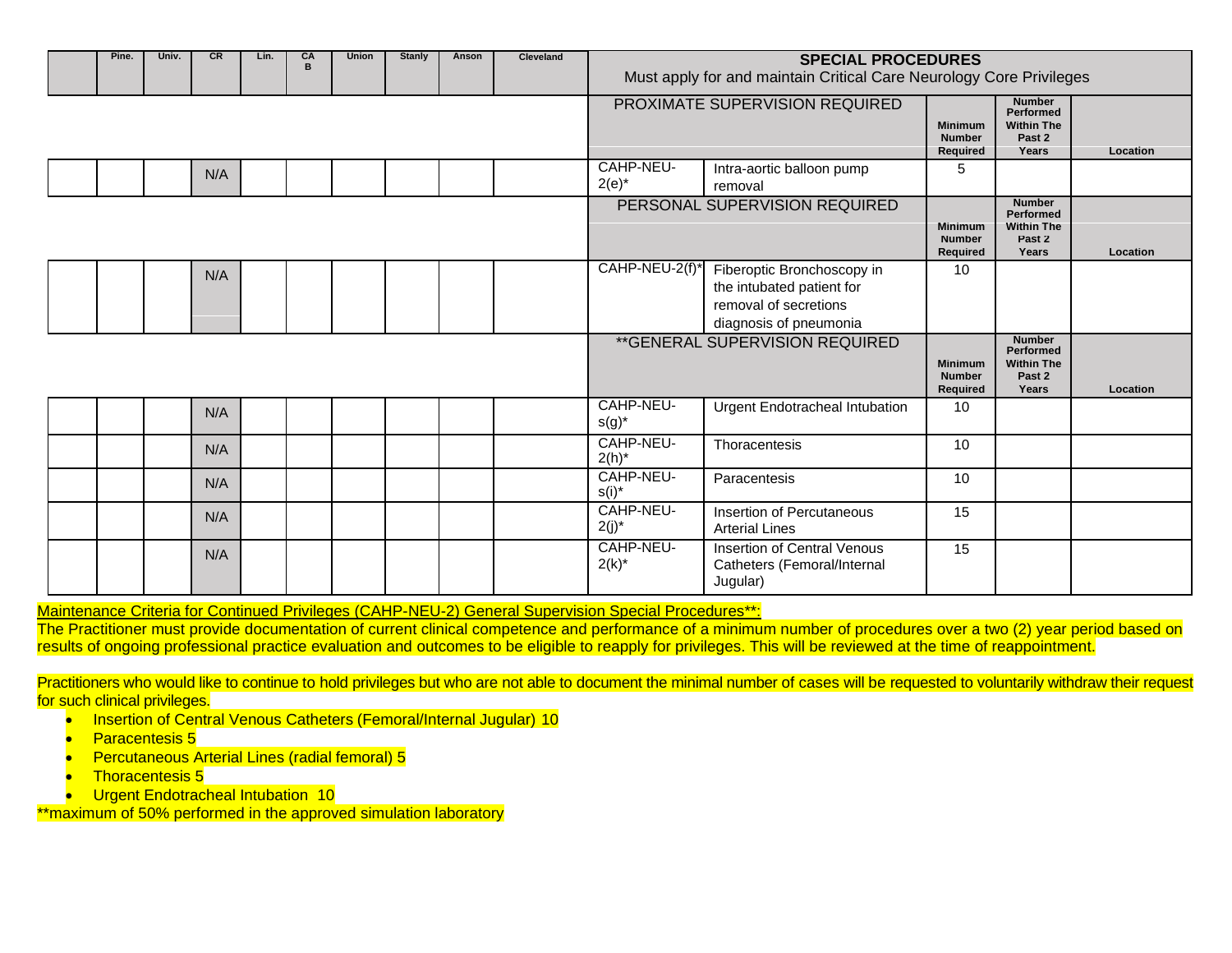Atrium Health Advanced Practice Provider Physician Assistant or Nurse Practitioner Specialty of Neurology Page 7

#### **PRIVILEGES REQUESTED BY:**

I attest that I am not currently a user of illegal drugs or do not currently abuse the use of legal drugs.

I attest that I do not have a physical or mental condition which could affect my motor skills or ability to exercise the clinical privileges requested or that I require an accommodation in order to exercise the privileges requested safely and competently.

I attest that the information provided in my initial application or most recent reappointment is accurate and has not changed, specifically the disclosure questions relating to my licensure or registration, clinical privileges, participation in benefit programs, health status, liability, and work history.

| Signature of Applicant                        | Date |  |
|-----------------------------------------------|------|--|
| Printed or typed name of Applicant            |      |  |
| <b>SPONSORING PHYSICIAN:</b>                  |      |  |
| Signature of Sponsoring Physician             | Date |  |
| Printed or typed name of Sponsoring Physician |      |  |
| Signature of Sponsoring Physician             | Date |  |
| Printed or typed name of Sponsoring Physician |      |  |
|                                               |      |  |

Approval by the CHS Medical Executive Committee: 02/16/2017; 09/20/2018, 09/17/2019 Approval by the Board of Commissioners: 03/14/2017; 03/12/2019, 12/10/2019